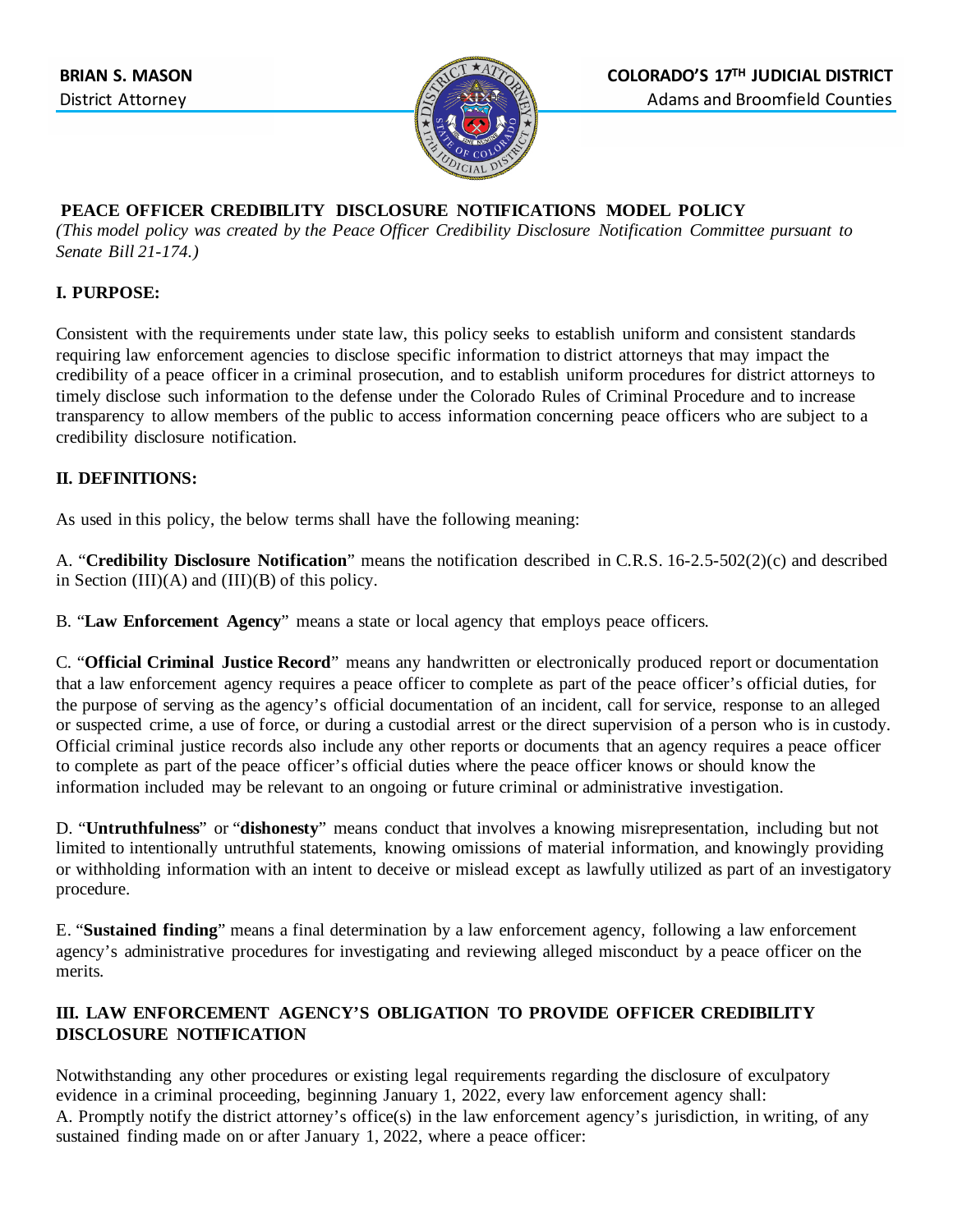1. Knowingly made an untruthful statement concerning a material fact;

2. Demonstrated a pattern of bias based on race, religion, ethnicity, gender, sexual orientation, age, disability, national origin, or any other protected class;

3. Tampered with or fabricated evidence;

4. Been convicted of any crime involving dishonesty or has been charged with any felony or any crime involving dishonesty;

5. Violated any policy of the law enforcement agency regarding dishonesty.

B. In addition to the credibility disclosure notification required under Section (III)(A), a law enforcement agency shall also notify the district attorney's office(s) in the law enforcement agency's jurisdiction as soon as practicable when a peace officer is under a criminal or administrative investigation that if sustained, would require disclosure under Section (III)(A), and where it also meets both of the following circumstances:

1. The peace officer is a potential witness in a pending criminal prosecution in which a criminal defendant has been formally charged; and

2. The criminal or administrative investigation of the peace officer involves an allegation related to the peace officer's involvement in the defendant's pending criminal case.

C. For disclosures made pursuant to Section (III)(B), the law enforcement agency shall promptly notify the district attorney's office(s) once the law enforcement agency has completed the agency's administrative process for investigating and evaluating the allegations on the merits.

1. If the law enforcement agency determines through its administrative process that the criminal or administrative allegations are not sustained based on the merits, the law enforcement agency should promptly notify the district attorney of the outcome and the agency or involved peace officer may request that the district attorney's office(s) remove the credibility disclosure notification from its records as set forth in Section (V)(C), below. However, nothing in this section shall require a district attorney to remove any credibility disclosure notification that was made to a defendant pursuant to Rule 16 in a pending criminal proceeding where the requirements of Section (III)(B) applied at the time of the disclosure.

D. Prior to making any credibility disclosure notification required under Sections (III)(A) or (III)(B), a law enforcement agency must give the involved peace officer at least seven (7) calendar days' notice of the agency's intent to send a credibility disclosure notification to the district attorney's office.

1. If seven (7) days' notice is not practicable due to an impending trial date, the agency shall provide as much notice to the involved peace officer as is practicable under the circumstances.

#### **IV. CREDIBILITY DISCLOSURE NOTIFICATION PROCEDURES**

A. A law enforcement agency shall include the following information in the credibility disclosure notification to be provided in writing to the district attorney's office(s):

1. The peace officer's name;

2. The name of the law enforcement agency that employs or employed the peace officer at the time of the sustained findings or at the time of the criminal or administrative investigation'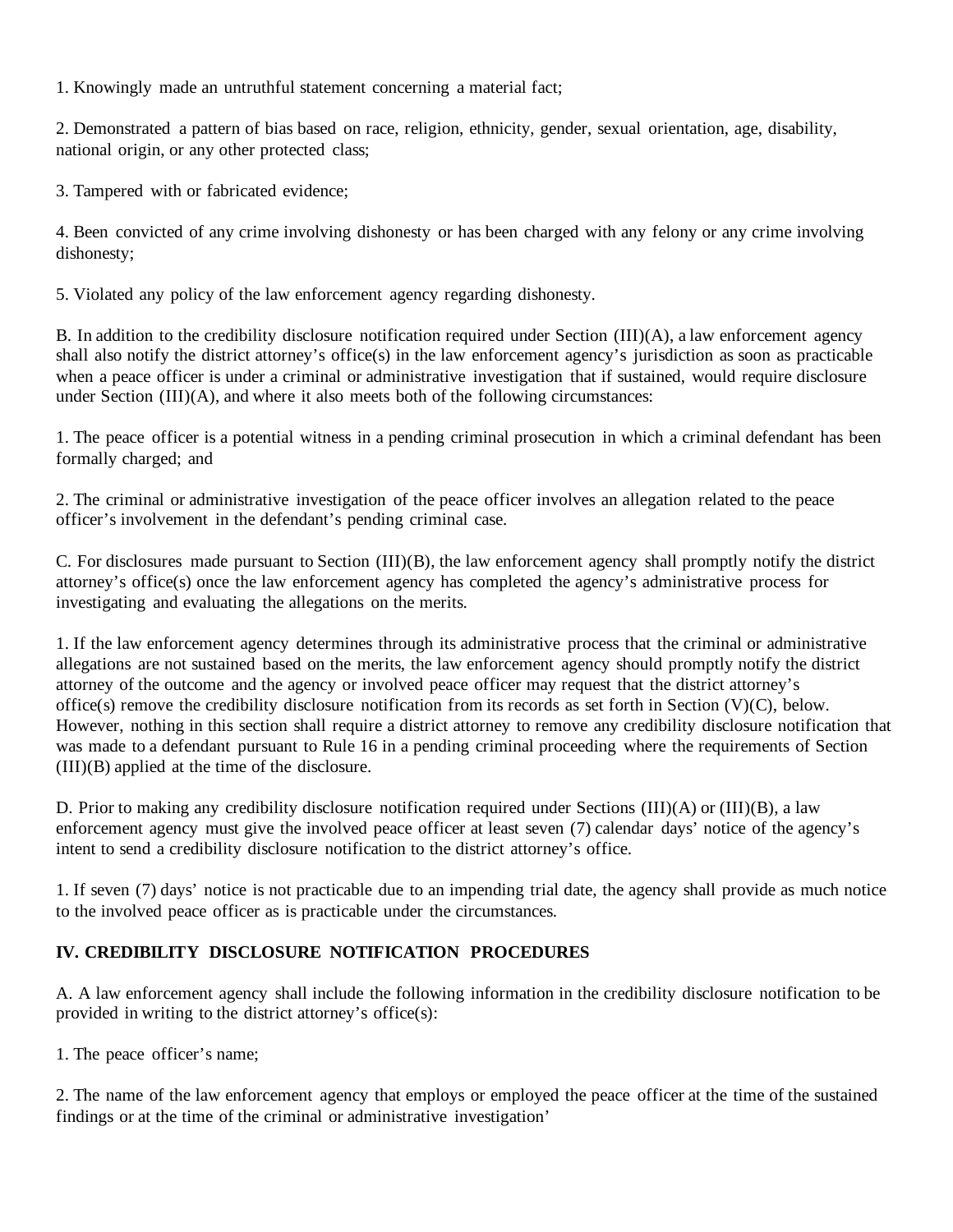3. The following statement: "This notification is to inform you that there is information in the law enforcement agency's possession regarding [name of peace officer] that may affect the peace officer's credibility in court."

4. The applicable statutory provision identifying the basis for the credibility disclosure notification, including whether the notification is based on a sustained finding pursuant to Section (III)(A) or whether the notification relates to an open criminal or administrative investigation pursuant to Section (III)(B).

B. The law enforcement agency shall send the required credibility disclosure notification in writing, either electronically or by mail, to the contact(s) designated by the district attorney's office(s) located in the law enforcement agency's jurisdiction.

#### **V. DISTRICT ATTORNEY OBLIGATIONS**

A. On or before January 1, 2022, each district attorney shall:

1. Designate the contact(s) to whom law enforcement agencies should send the required credibility disclosure notifications;

2. Establish a process to timely notify defense counsel or a defendant of credibility disclosure notification records pursuant to Rule 16 of the Colorado Rules of Criminal Procedure;

3. Maintain a current record of all credibility disclosure notifications, distinguishing between sustained findings disclosed pursuant to Section (III)(A) and open investigations disclosed pursuant to Section (III)(B);

4. Comply with the procedures set forth in Section (V)(B) for entering credibility disclosure notifications.

5. Remove any credibility disclosure notifications records as set forth in Section (V)(C).

6. Post on the district attorney's or county's website the procedures for how a member of public can access the database created by the P.O.S.T. Board pursuant to section 24-31-303 (1)(r).

B. For any credibility disclosure notification made to a district attorney pursuant to Section (III)(A) (i.e. involving a sustained allegation), or where a district attorney receives a notification pursuant to Section (III)(B) and the district attorney is subsequently notified by the law enforcement agency that the completed criminal or administrative concluded the allegations against the peace officer were sustained, each district attorney shall require members of the district attorney's office to denote in its current record the involved officer as having a credibility disclosure notification.

C. District attorneys shall remove credibility disclosure notification records from the district attorney's records and notification procedures under the following circumstances:

1. When a law enforcement agency made a credibility disclosure notification about an open criminal or administrative investigation pursuant to Section (III)(B), and subsequently notifies the district attorney that the agency concluded through its administrative process that the criminal or administrative allegations are not sustained based on the merits, and the law enforcement agency or peace officer makes a written request that the district attorney's office(s) remove the credibility disclosure notification from the district attorney's records.

2. When a district attorney makes an independent determination, based on a review of the underlying records (if access to the underlying records is granted by the agency, officer, or by court order) that removal is appropriate or lawful.

3. When a district attorney receives a court order directing the district attorney to remove the credibility notification records.